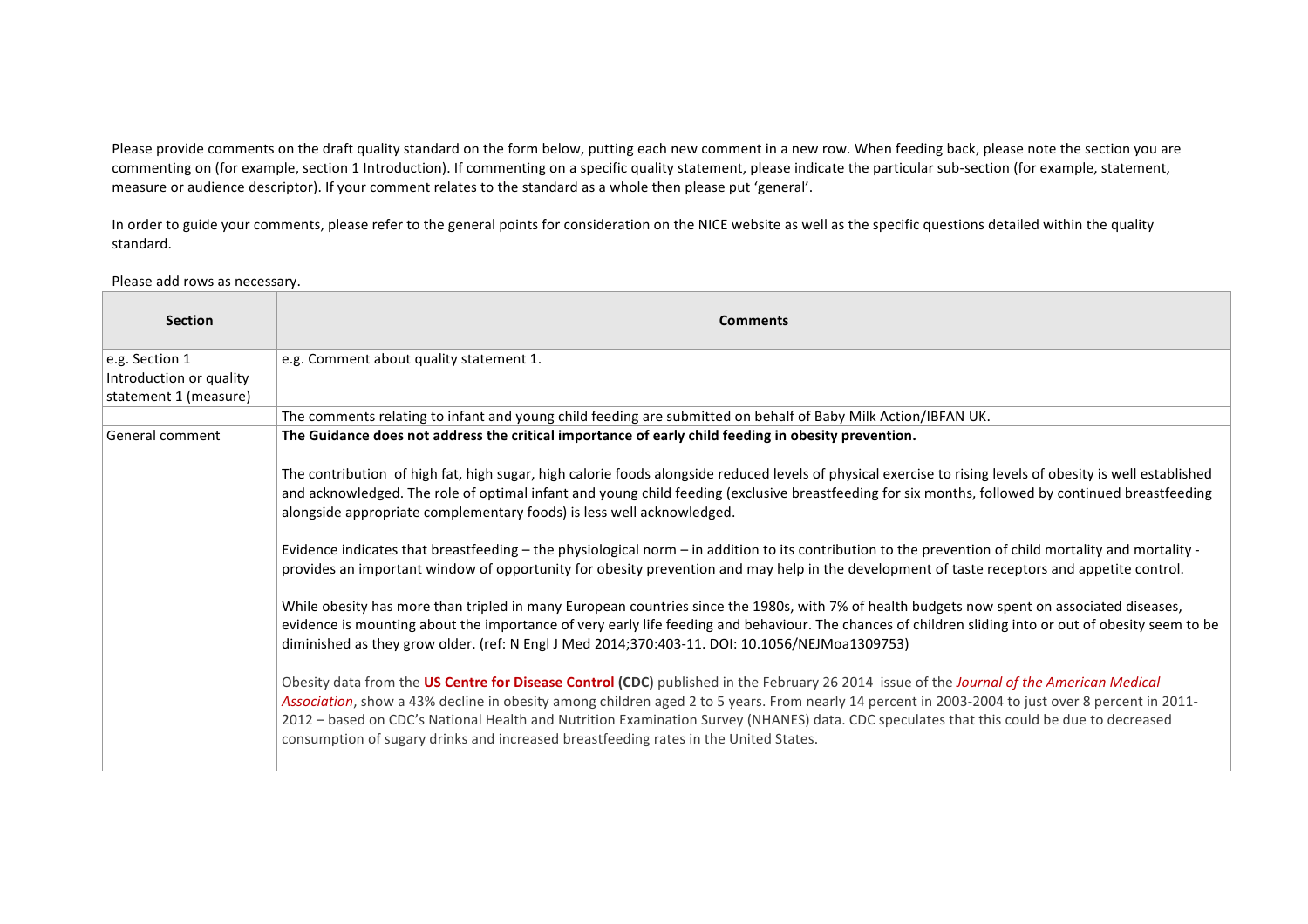| <b>Section</b> | <b>Comments</b>                                                                                                                                                                                                                                                                                                                                                                                                                                                                                                                                                                                                                                                                                                                                                    |
|----------------|--------------------------------------------------------------------------------------------------------------------------------------------------------------------------------------------------------------------------------------------------------------------------------------------------------------------------------------------------------------------------------------------------------------------------------------------------------------------------------------------------------------------------------------------------------------------------------------------------------------------------------------------------------------------------------------------------------------------------------------------------------------------|
|                | WHO's data on the 'Prevalence of exclusive Breastfeeding' in the EU (which unfortunately mixes 'under' or 'at '6 months of age.') shows wide<br>variation in the region: Denmark at the top with nearly 60%; the UK 7th from the bottom with less than 2%                                                                                                                                                                                                                                                                                                                                                                                                                                                                                                          |
|                | When considering ways to tackle this problem its important that the focus is moved away from individual 'choice' to providing an environment that<br>supports good healthy decision making. Schemes that seek promote breastfeeding but fail to ensure that women receive adequate and consistent<br>and objective support and advice at the time they need it and allow conflicting commercial messages to continue, are likely to back fire and create<br>hostility.                                                                                                                                                                                                                                                                                             |
|                | The commercial promotion of breastmilk substitutes and the host of new products that share the same branding (formulas for infants and young<br>children and fortified foods and supplements for children and pregnant and nursing mothers <sup>1</sup> ) mislead health workers, mothers and carers and<br>contribute to women's doubt about their bodies' competence to breastfeed and the nutritional quality and safety of unprocessed family foods. Such<br>marketing remains a key obstacle to informed decision making about infant and young child feeding." "" If breastfeeding rates and duration are to<br>increase, industry's efforts to interfere with policies that aim to protect and support it, must be identified, understood and addressed. vi |
|                | Most importantly the baby food industry must not be viewed as a 'partner' in child health programmes, nor should it be involved in any way in<br>nutrition education programmes. Vii Its role is defined in the Global Strategy on Infant and Young Child Feeding and should be confined to producing<br>safe products that are correctly labeled. Vili ix                                                                                                                                                                                                                                                                                                                                                                                                         |
|                | See Protecting breastfeeding -Protecting babies fed on formula Why the UK government should fulfil its obligation to implement the International<br>Code of Marketing of Breastmilk Substitutes and other papers:<br>http://www.babyfeedinglawgroup.org.uk/monitoring                                                                                                                                                                                                                                                                                                                                                                                                                                                                                              |
|                | Although the vast majority of women in the UK want to breastfeed, most are failed by the system and stop breastfeeding long before they wanted to<br>because of problems that could have been avoided with proper support and care. Most give up long before they have to return to work.<br>However working women face specific challenges - and even more so if they are breastfeeding so maternity protection at work needs to be<br>translated at into strong protective labour-specific legislation. See IBFAN's Statement on Maternity Protection at work.x                                                                                                                                                                                                  |
|                | The importance of regulating the baby food market                                                                                                                                                                                                                                                                                                                                                                                                                                                                                                                                                                                                                                                                                                                  |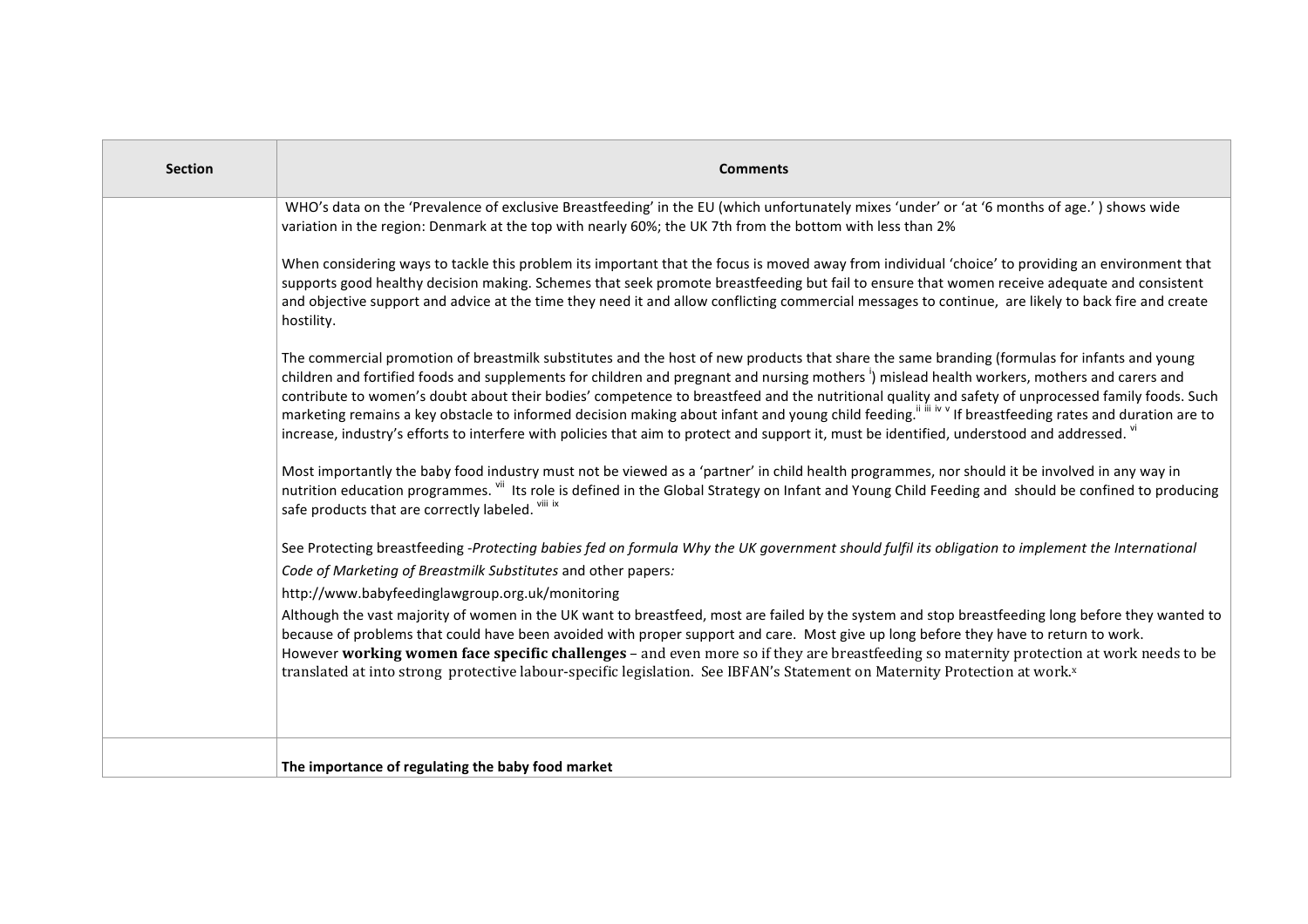| <b>Section</b>         | <b>Comments</b>                                                                                                                                                                                                                                                                                                                                                                                                                                                                                                                                                                                                                                                                                                                                                                                                                                                                                                                                                                                                                                                                                                                                                                                                                                                                                 |
|------------------------|-------------------------------------------------------------------------------------------------------------------------------------------------------------------------------------------------------------------------------------------------------------------------------------------------------------------------------------------------------------------------------------------------------------------------------------------------------------------------------------------------------------------------------------------------------------------------------------------------------------------------------------------------------------------------------------------------------------------------------------------------------------------------------------------------------------------------------------------------------------------------------------------------------------------------------------------------------------------------------------------------------------------------------------------------------------------------------------------------------------------------------------------------------------------------------------------------------------------------------------------------------------------------------------------------|
|                        | "Efforts to prevent noncommunicable diseases go against the business interests of powerful economic operators. In my view,<br>this is one of the biggest challenges facing health promotion. As the new publication makes clear, it is not just Big Tobacco<br>anymore. Public health must also contend with Big Food, Big Soda, and Big Alcohol. All of these industries fear regulation,<br>and protect themselves by using the same tactics. Research has documented these tactics well. They include front groups,<br>lobbies, promises of self-regulation, lawsuits, and industry-funded research that confuses the evidence and keeps the public in<br>doubt. In the view of WHO, the formulation of health policies must be protected from distortion by commercial or vested<br>interests<br>Tactics also include gifts, grants, and contributions to worthy causes that cast these industries as respectable corporate<br>citizens in the eyes of politicians and the public. They include arguments that place the responsibility for harm to health on<br>individuals, and portray government actions as interference in personal liberties and free choice."<br>Margaret Chan, Director-General of WHO,<br>8th Global Conference on Health Promotion Helsinki, Finland 10 June 2013 |
|                        | In the human rights context, Member States, as primary duty bearers, have an obligation to protect, promote and<br>support breastfeeding and provide the enabling environment women need to breastfeed optimally. <sup>xi xii,xiii,xiv</sup> Governments also<br>have an obligation to ensure – through appropriate legislation - that 'marketing and advertising do not have adverse impacts<br>on children's rights. "XV                                                                                                                                                                                                                                                                                                                                                                                                                                                                                                                                                                                                                                                                                                                                                                                                                                                                      |
| <b>General Comment</b> | In addition to implementing the World Health Assembly resolutions in their entirety, the Guidance could call for implementation of the actions<br>outlined in the EU Action Plan on Childhood Obesity 2014-2020 <sup>xvi</sup> that was adopted at the Greek Presidential Conference in Athens on 26th                                                                                                                                                                                                                                                                                                                                                                                                                                                                                                                                                                                                                                                                                                                                                                                                                                                                                                                                                                                          |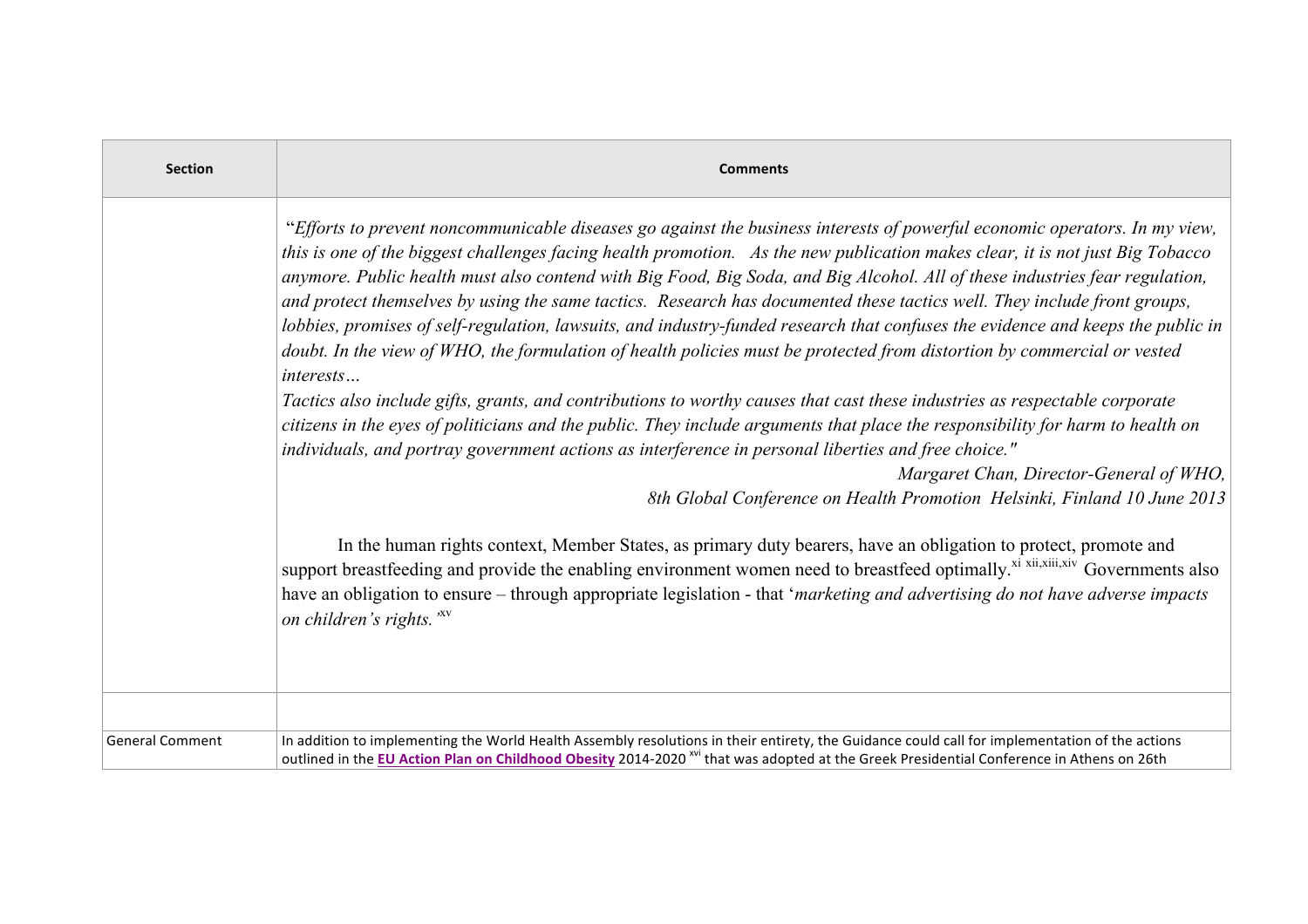| <b>Section</b>      | <b>Comments</b>                                                                                                                                                                                               |
|---------------------|---------------------------------------------------------------------------------------------------------------------------------------------------------------------------------------------------------------|
|                     | February 2014. <sup>1</sup> The Plan lists priority actions in 'a possible toolbox of measures for consideration' respect Member States' 'roles and freedom of<br>action in counteracting childhood obesity.' |
|                     | The Plan recognises the importance of breastfeeding and appropriate complementary feeding, the need to control marketing and also to ensure that<br>there is no food and drink sponsorship in schools.        |
|                     | The toolbox of 8 'doable' actions                                                                                                                                                                             |
|                     | • Support a healthy start in life (breastfeeding support, monitoring of marketing etc.)                                                                                                                       |
|                     | • Promote healthier environments especially in schools and preschools                                                                                                                                         |
|                     | • Make the healthy option the easier option (no food and drink sponsorship in schools)<br>• Restrict marketing and advertising to children (defined as 0-18)                                                  |
|                     | • Inform and empower families                                                                                                                                                                                 |
|                     | • Encourage physical activity                                                                                                                                                                                 |
|                     | • Monitor and evaluate                                                                                                                                                                                        |
|                     | • Increase research.                                                                                                                                                                                          |
| General comment on  | Also of concern are Cereal-based foods for infants and young children that are marketed in many countries as the first                                                                                        |
| preventive measures | complementary food for infants. The current Codex Alimentarius standard for cereal based foods Processed Cereal-Based Foods                                                                                   |
|                     | for Infants and young Children (CODEX STAN 74-1981) for infants and young children permits levels of added sugars as high as                                                                                  |
|                     | 30% of energy. In 2006 Thailand made a proposal to reduce the permitted levels of sugars in cereal based baby foods. This                                                                                     |
|                     | proposal was blocked by the US, EU and the Codex Secretariat. The marketing of complementary foods should be strictly controlled and support the                                                              |
|                     | principles recommended by WHO's Scientific and Technical Advisory Group (STAG) on Inappropriate Promotions of Foods for Infants and Young                                                                     |
|                     | Children: Technical Paper on Definition of Inappropriate Promotion. (http://www.who.int/nutrition/events/2013 STAG meeting 24to25June/en/)                                                                    |
|                     | 1. Promotion is inappropriate if it undermines the use of suitable home-prepared and/or local foods                                                                                                           |
|                     | a. Products should not be marketed as a complete substitute for home-prepared and/or local foods.                                                                                                             |
|                     | b. Promotion should not suggest that commercial products are inherently superior to home prepared foods.                                                                                                      |
|                     | Promotion should not imply that home-prepared or local foods should be delayed until after commercial products are fed.<br>c.                                                                                 |
|                     | 2. Promotion is inappropriate if it is misleading, confusing, or could lead to inappropriate use                                                                                                              |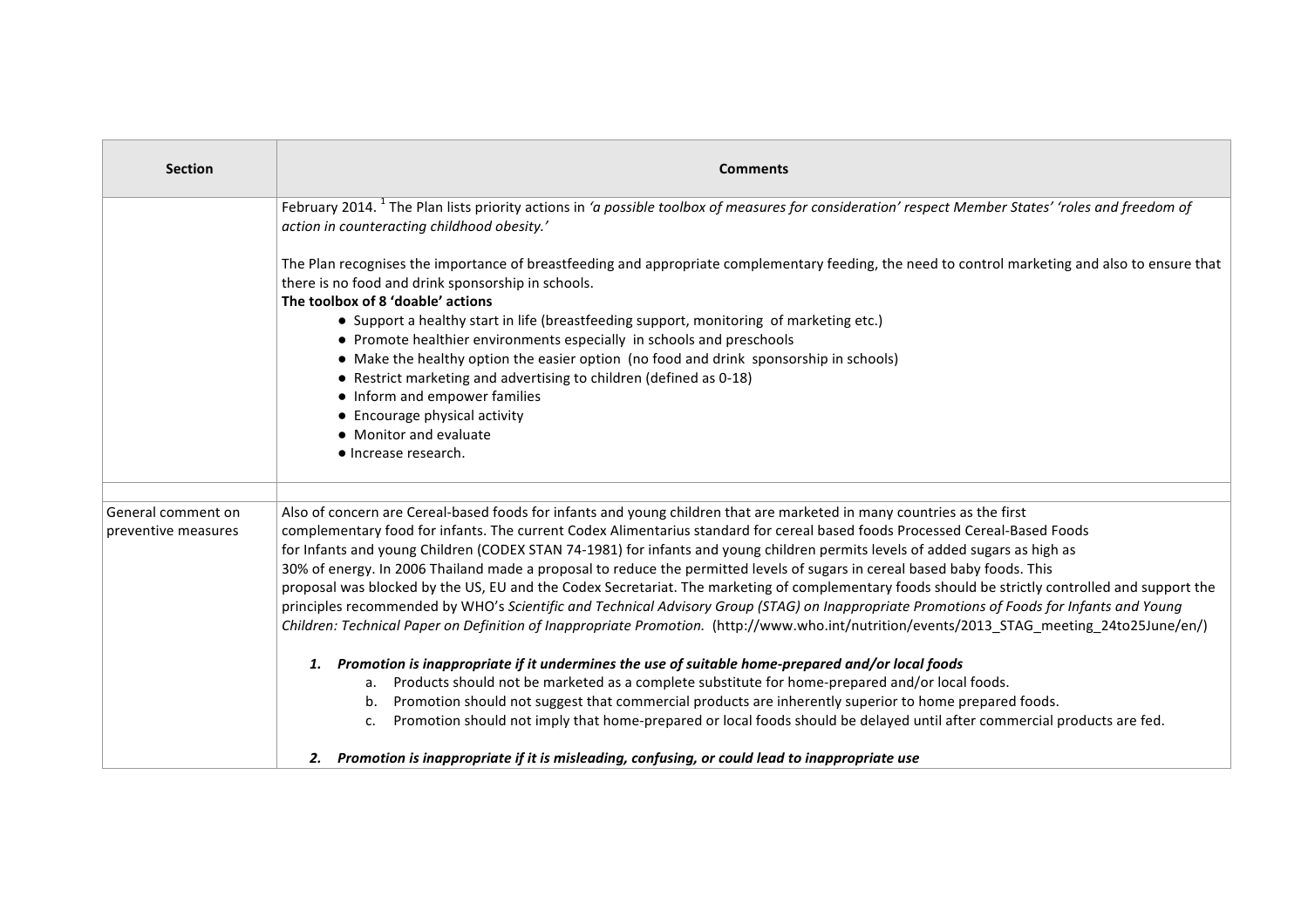| <b>Section</b>  | <b>Comments</b>                                                                                                                                                                                                                                                                                                                                                                                                                                             |
|-----------------|-------------------------------------------------------------------------------------------------------------------------------------------------------------------------------------------------------------------------------------------------------------------------------------------------------------------------------------------------------------------------------------------------------------------------------------------------------------|
|                 | Health claims should not be allowed unless specifically approved by national or international authorities.<br>a.                                                                                                                                                                                                                                                                                                                                            |
|                 | Information and instructions should be clear and correct and appropriate for the language and literacy of the target population.<br>b.                                                                                                                                                                                                                                                                                                                      |
|                 | Promotion should not imply that products contain more of an ingredient than they in fact do.                                                                                                                                                                                                                                                                                                                                                                |
| General comment | In addition to the above points we call for:<br>Implementation of the International Code of Marketing of Breastmilk Substitutes and subsequent relevant WHA Resolutions in their<br>entirety                                                                                                                                                                                                                                                                |
|                 | <b>Monitoring and evaluating obesity prevention initiatives</b> to judge their cost effectiveness, and particularly to consider SES inequalities in<br>responsiveness to interventions.                                                                                                                                                                                                                                                                     |
|                 | <b>Commissioners and health care providers and local authorities</b> to recognise the importance of an early start to obesity prevention<br>through pregnancy and infant and young child feeding: for example, provision of Baby Friendly hospital facilities, provision for staff<br>breastfeeding facilities at onsite nurseries and crèches (local and health authority) – and breastfeeding in all local and health authority public-<br>access spaces. |
|                 |                                                                                                                                                                                                                                                                                                                                                                                                                                                             |

**Closing date:** Please forward this electronically by 5pm on Thursday 7<sup>th</sup> August at the very latest to QSconsultations@nice.org.uk

PLEASE NOTE: The Institute reserves the right to summarise and edit comments received during consultations, or not to publish them at all, where in the reasonable

opinion of the Institute, the comments are voluminous, publication would be unlawful or publication would be otherwise inappropriate.

 $\overline{a}$ 

<sup>&</sup>lt;sup>i</sup> WHA **Resolution (WHA 55.25) 2002**: URGES Member States, as a matter of urgency:(4) to ensure that the introduction of micronutrient interventions and the marketing of nutritional supplements do not

ii http://info.babymilkaction.org/update/update46page11

iii **Country implementation of the International Code of Marketing of Breast-milk Substitutes**

Status Report 2011 *"The implementation and enforcement of International Code of Marketing of Breast-milk Substitutes and subsequent relevant Health Assembly Resolutions (the Code) are critical for an environment that supports proper infant and young child feeding and for the attainment of Millennium Development Goal 4 (reduce child mortality)."* WHO http://www.who.int/nutrition/publications/infantfeeding/statusreport2011/en/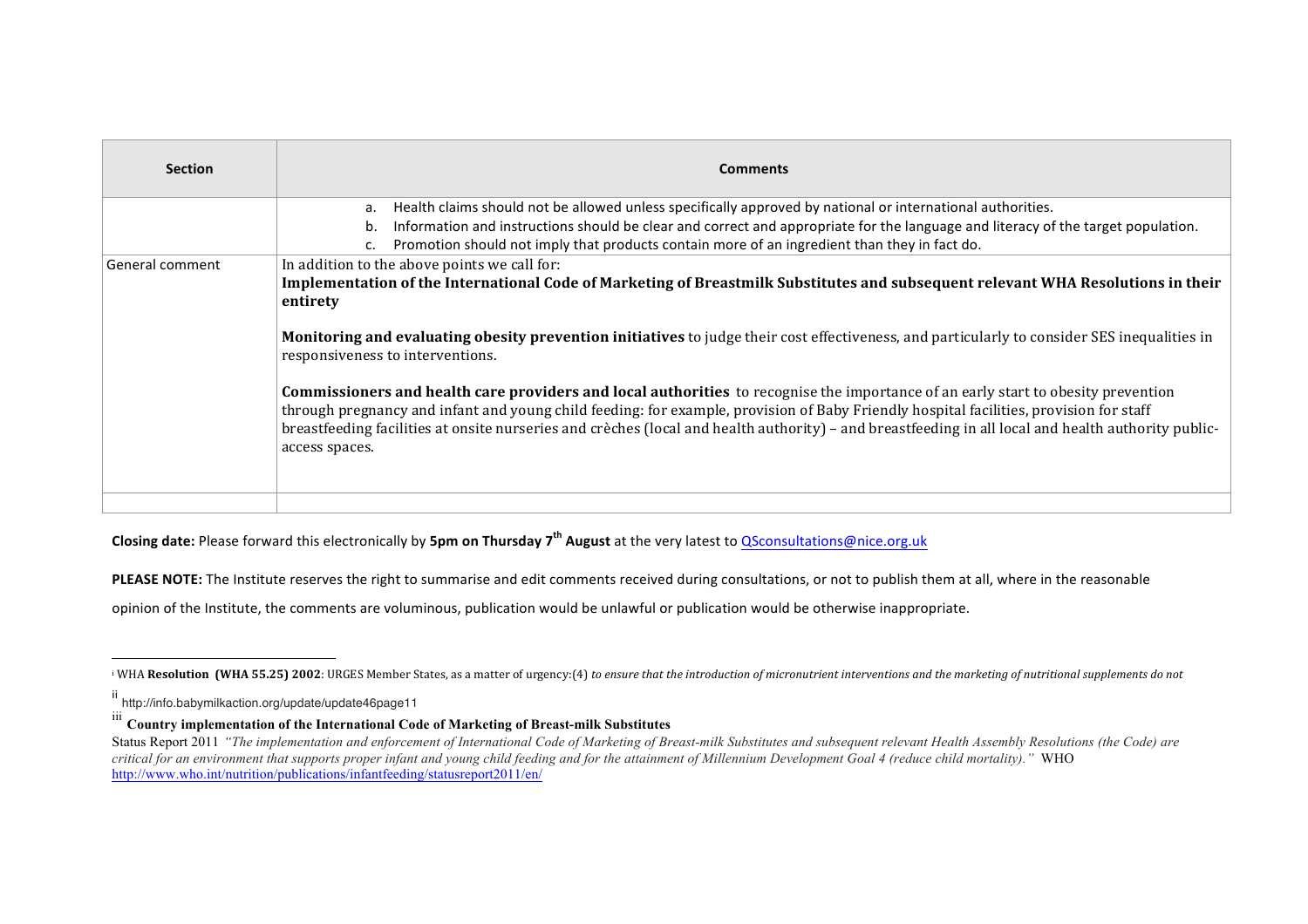iv *Fortified Milks for Children First Steps Nutrition Trust* http://www.firststepsnutrition.org/newpages/fortified\_milks\_for\_children.html

**EFSA updates advice on infant and follow-on formulae** "The Panel did not consider it necessary to propose specific compositional criteria for formulae consumed after one year of age, as formulae consumed during the first year of life can continue to be used by young children". http://www.efsa.europa.eu/en/press/news/140724.htm

vi<br>**2010 WHA Resolution 63.23:"***Recognizing that national emergency preparedness plans and international emergency responses do not always cover protection, promotion and support of optimal infant and young child feeding; Expressing deep concern over persistent reports of violations of the International Code of Marketing of Breast-milk Substitutes by some infant food manufacturers and distributors with regard to*  promotion targeting mothers and health-care workers; Expressing further concern over reports of the ineffectiveness of measures, particularly voluntary measures, to ensure compliance with the International Code of Marketing of Breast-milk Substitutes in some countries; Aware that inappropriate feeding practices and their consequences are major obstacles to attaining sustainable socioeconomic development and poverty reduction;Recognizing that the improvement of exclusive breastfeeding practices, adequate and timely complementary feeding, along with continued breastfeeding for up to two years or beyond, could save annually *the lives of 1.5 million children under five years of age.* 

## **Urgds member states:**

 $\overline{a}$ 

(3) to develop and/or strengthen legislative, regulatory and/or other effective measures to control the marketing of breastmilk substitutes in order to give effect to the International Code of Marketing of Breastmilk Substitutes and relevant resolution adopted by the World Health Assembly:

(4) to end inappropriate promotion of food for infants and young children and to ensure that nutrition and health claims shall not be permitted for foods for infants and young children, except where specifically provided for, in relevant Codex Alimentarius standards or national legislation:

(5) to develop or review current policy frameworks addressing the double burden of malnutrition and to include in the framework childhood obesity and food security and allocate adequate human and financial resources to ensure their implementation;

## **2012 WHA 65.6**

2. URGES Member States, 2 to put into practice, as appropriate, the comprehensive implementation plan on maternal, infant and young child nutrition, including:

(1) developing or, where necessary, strengthening nutrition policies so that they comprehensively address the double burden of malnutrition and include nutrition actions in overall country health and development policy, and establishing effective intersectoral governance mechanisms in order to expand the implementation of nutrition actions with particular emphasis on the framework of the global strategy on infant and voung child feeding:

(2) developing or, where necessary, strengthening legislative, regulatory and/or other effective measures to control the marketing of breast-milk substitutes;

(3) establishing a dialogue with relevant national and international parties and forming alliances and partnerships to expand nutrition actions with the establishment of adequate mechanisms **to safeguard against potential conflicts of interest;**

vii WHA Resolution WHA58.32 2005 Urged Member States: "to ensure that financial support and other incentives for programmes and health professionals working in infant and young child health do not *create conflicts of interest".* 

viii The WHO, Global Strategy for Infant and Young Child Feeding, 2003 describes the appropriate role of industry: Para 44: **Commercial enterprises**

*Manufacturers and distributors of industrially processed foods intended for infants and young children also have a constructive role to play in achieving the aim of this strategy. They should ensure that processed food products for infants and children, when sold, meet applicable Codex Alimentarius standards and the Codex Code of Hygienic Practice for Foods for Infants and Children. In addition, all manufacturers and distributors of products within the scope of the International Code of Marketing of Breast-milk Substitutes, including feeding bottles and teats, are*  responsible for monitoring their marketing practices according to the principles and aim of the Code. They should ensure that their conduct at every level conforms to the Code, subsequent *relevant Health Assembly resolutions, and national measures that have been adopted to give effect to both*

ix **Resolution WHA58.32 2005** Urges Member States: "to ensure that financial support and other incentives for programmes and health professionals working in infant and young child health do not create *conflicts of interest"*

<sup>x</sup> http://ibfan.org/ips/IBFAN-Statement-on-Maternity-Protection-at-Work.pdf